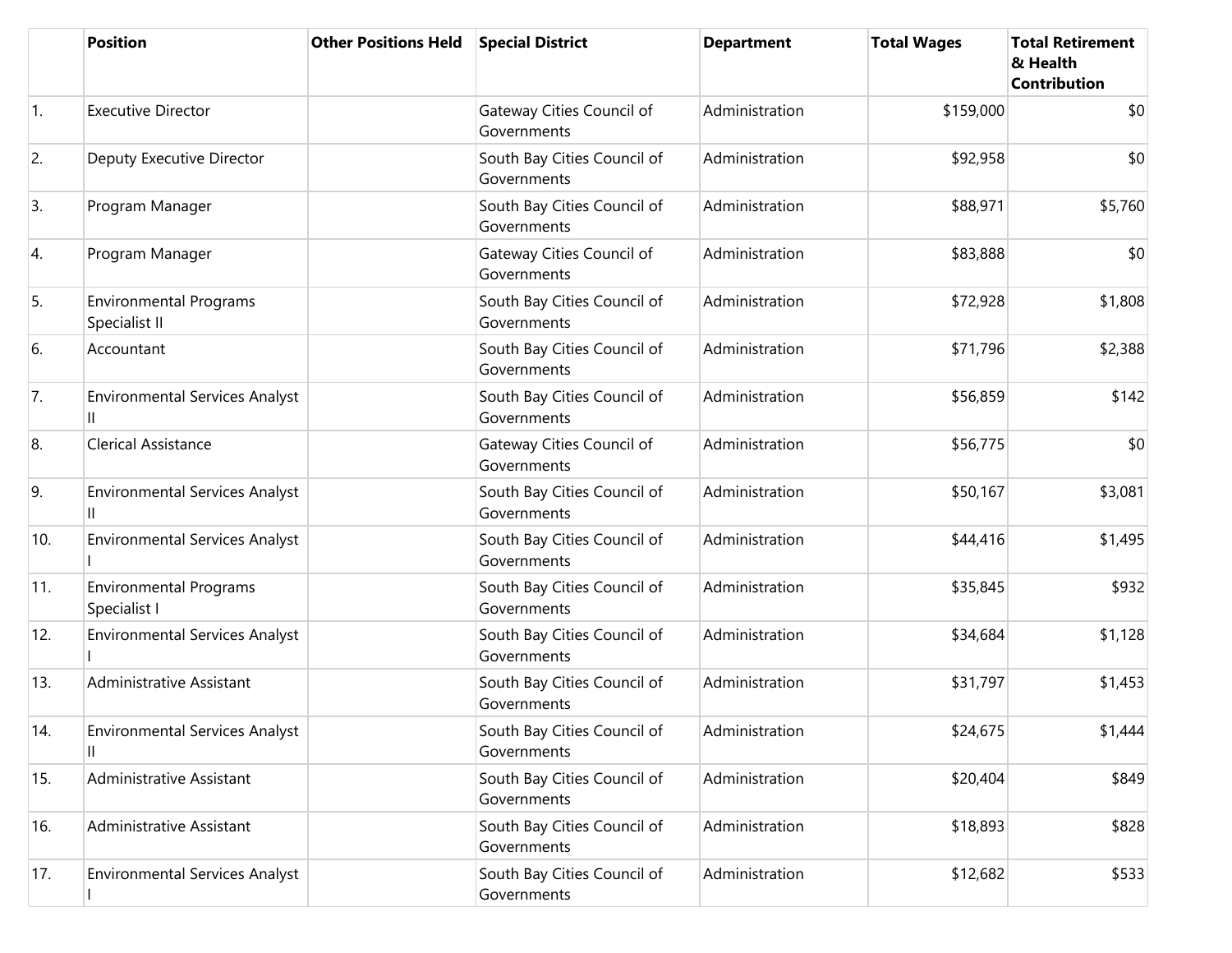| 18. | <b>Environmental Services Analyst</b> | South Bay Cities Council of<br>Governments | Administration | \$5,405 | \$172 |
|-----|---------------------------------------|--------------------------------------------|----------------|---------|-------|
| 19. | <b>Environmental Services Analyst</b> | South Bay Cities Council of<br>Governments | Administration | \$4,673 | \$172 |
| 20. | <b>Board Member</b>                   | Gateway Cities Council of<br>Governments   | Governing Body | \$2,300 | \$0   |
| 21. | <b>Board Member</b>                   | Gateway Cities Council of<br>Governments   | Governing Body | \$1,900 | \$0   |
| 22. | <b>Board Member</b>                   | Gateway Cities Council of<br>Governments   | Governing Body | \$1,875 | \$0   |
| 23. | <b>Board Member</b>                   | Gateway Cities Council of<br>Governments   | Governing Body | \$1,700 | \$0   |
| 24. | <b>Board Member</b>                   | Gateway Cities Council of<br>Governments   | Governing Body | \$1,625 | \$0   |
| 25. | <b>Board Member</b>                   | Gateway Cities Council of<br>Governments   | Governing Body | \$1,600 | \$0   |
| 26. | <b>Board Member</b>                   | Gateway Cities Council of<br>Governments   | Governing Body | \$1,575 | \$0   |
| 27. | <b>Board Member</b>                   | Gateway Cities Council of<br>Governments   | Governing Body | \$1,525 | \$0   |
| 28. | <b>Board Member</b>                   | Gateway Cities Council of<br>Governments   | Governing Body | \$1,475 | \$0   |
| 29. | <b>Board Member</b>                   | Gateway Cities Council of<br>Governments   | Governing Body | \$1,425 | \$0   |
| 30. | <b>Board Member</b>                   | Gateway Cities Council of<br>Governments   | Governing Body | \$1,375 | \$0   |
| 31. | <b>Board Member</b>                   | Gateway Cities Council of<br>Governments   | Governing Body | \$1,250 | \$0   |
| 32. | <b>Board Member</b>                   | Gateway Cities Council of<br>Governments   | Governing Body | \$1,225 | \$0   |
| 33. | <b>Board Member</b>                   | Gateway Cities Council of<br>Governments   | Governing Body | \$1,200 | \$0   |
| 34. | <b>Board Member</b>                   | Gateway Cities Council of<br>Governments   | Governing Body | \$1,125 | \$0   |
| 35. | <b>Board Member</b>                   | Gateway Cities Council of<br>Governments   | Governing Body | \$1,000 | \$0   |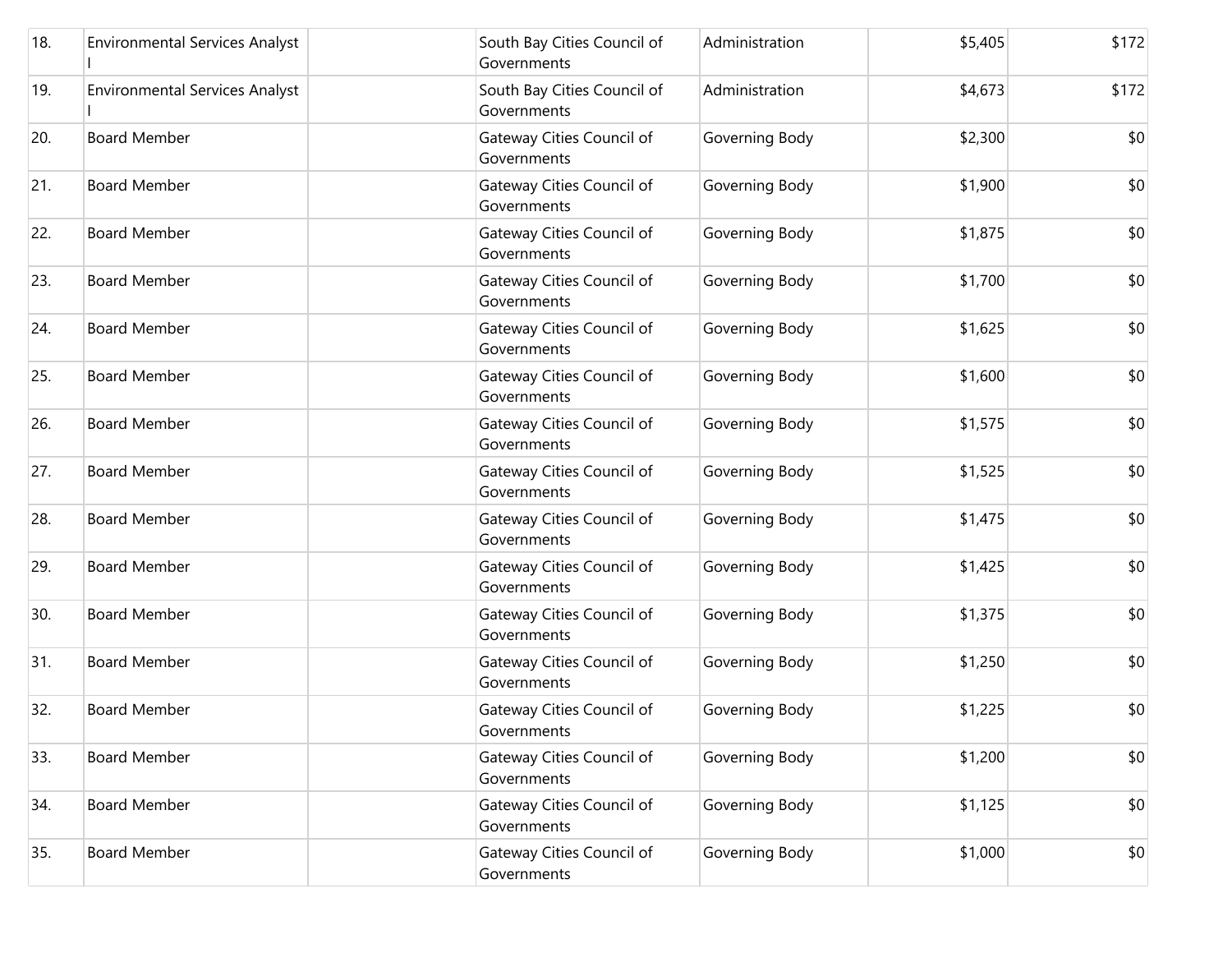| 36. | <b>Board Member</b> | Gateway Cities Council of<br>Governments                   | Governing Body | \$975 | \$0 |
|-----|---------------------|------------------------------------------------------------|----------------|-------|-----|
| 37. | <b>Board Member</b> | Gateway Cities Council of<br>Governments                   | Governing Body | \$850 | \$0 |
| 38. | <b>Board Member</b> | Gateway Cities Council of<br>Governments                   | Governing Body | \$625 | \$0 |
| 39. | <b>Board Member</b> | Gateway Cities Council of<br>Governments                   | Governing Body | \$625 | \$0 |
| 40. | <b>Board Member</b> | Gateway Cities Council of<br>Governments                   | Governing Body | \$350 | \$0 |
| 41. | <b>Board Member</b> | Gateway Cities Council of<br>Governments                   | Governing Body | \$250 | \$0 |
| 42. | <b>Board Member</b> | Gateway Cities Council of<br>Governments                   | Governing Body | \$225 | \$0 |
| 43. | <b>Board Member</b> | Gateway Cities Council of<br>Governments                   | Governing Body | \$125 | \$0 |
| 44. | <b>Board Member</b> | San Fernando Valley Council of Board Member<br>Governments |                | \$0   | \$0 |
| 45. | <b>Board Member</b> | San Fernando Valley Council of Board Member<br>Governments |                | \$0   | \$0 |
| 46. | <b>Board Member</b> | San Fernando Valley Council of Board Member<br>Governments |                | \$0   | \$0 |
| 47. | <b>Board Member</b> | San Fernando Valley Council of Board Member<br>Governments |                | \$0   | \$0 |
| 48. | <b>Board Member</b> | San Fernando Valley Council of Board Member<br>Governments |                | \$0   | \$0 |
| 49. | <b>Board Member</b> | San Fernando Valley Council of Board Member<br>Governments |                | \$0   | \$0 |
| 50. | <b>Board Member</b> | San Fernando Valley Council of Board Member<br>Governments |                | \$0   | \$0 |
| 51. | <b>Board Member</b> | San Fernando Valley Council of Board Member<br>Governments |                | \$0   | \$0 |
| 52. | <b>Board Member</b> | San Fernando Valley Council of Board Member<br>Governments |                | \$0   | \$0 |
| 53. | <b>Board Member</b> | San Fernando Valley Council of Board Member<br>Governments |                | \$0   | \$0 |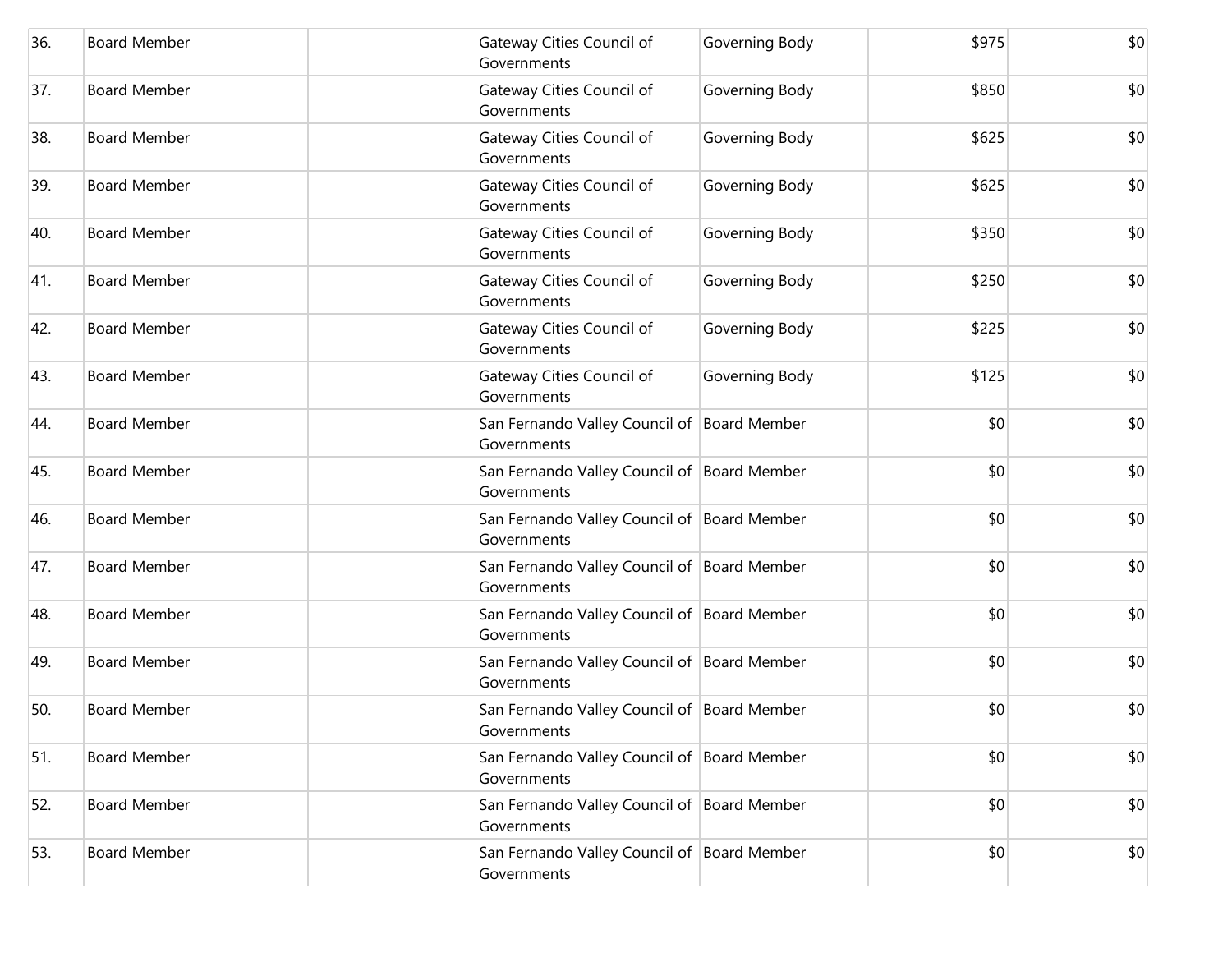| 54. | <b>Board Member</b> | San Fernando Valley Council of Board Member<br>Governments          |                           | \$0 | \$0 |
|-----|---------------------|---------------------------------------------------------------------|---------------------------|-----|-----|
| 55. | <b>Board Member</b> | Santa Clarita Watershed<br>Recreation and Conservation<br>Authority | <b>Board of Directors</b> | \$0 | \$0 |
| 56. | <b>Board Member</b> | Santa Clarita Watershed<br>Recreation and Conservation<br>Authority | <b>Board of Directors</b> | \$0 | \$0 |
| 57. | <b>Board Member</b> | South Bay Cities Council of<br>Governments                          | <b>Board Member</b>       | \$0 | \$0 |
| 58. | <b>Board Member</b> | South Bay Cities Council of<br>Governments                          | <b>Board Member</b>       | \$0 | \$0 |
| 59. | <b>Board Member</b> | South Bay Cities Council of<br>Governments                          | <b>Board Member</b>       | \$0 | \$0 |
| 60. | <b>Board Member</b> | South Bay Cities Council of<br>Governments                          | <b>Board Member</b>       | \$0 | \$0 |
| 61. | <b>Board Member</b> | South Bay Cities Council of<br>Governments                          | <b>Board Member</b>       | \$0 | \$0 |
| 62. | <b>Board Member</b> | South Bay Cities Council of<br>Governments                          | <b>Board Member</b>       | \$0 | \$0 |
| 63. | <b>Board Member</b> | South Bay Cities Council of<br>Governments                          | <b>Board Member</b>       | \$0 | \$0 |
| 64. | <b>Board Member</b> | South Bay Cities Council of<br>Governments                          | <b>Board Member</b>       | \$0 | \$0 |
| 65. | <b>Board Member</b> | South Bay Cities Council of<br>Governments                          | <b>Board Member</b>       | \$0 | \$0 |
| 66. | <b>Board Member</b> | South Bay Cities Council of<br>Governments                          | <b>Board Member</b>       | \$0 | \$0 |
| 67. | <b>Board Member</b> | South Bay Cities Council of<br>Governments                          | <b>Board Member</b>       | \$0 | \$0 |
| 68. | <b>Board Member</b> | South Bay Cities Council of<br>Governments                          | <b>Board Member</b>       | \$0 | \$0 |
| 69. | <b>Board Member</b> | South Bay Cities Council of<br>Governments                          | <b>Board Member</b>       | \$0 | \$0 |
| 70. | <b>Board Member</b> | South Bay Cities Council of<br>Governments                          | <b>Board Member</b>       | \$0 | \$0 |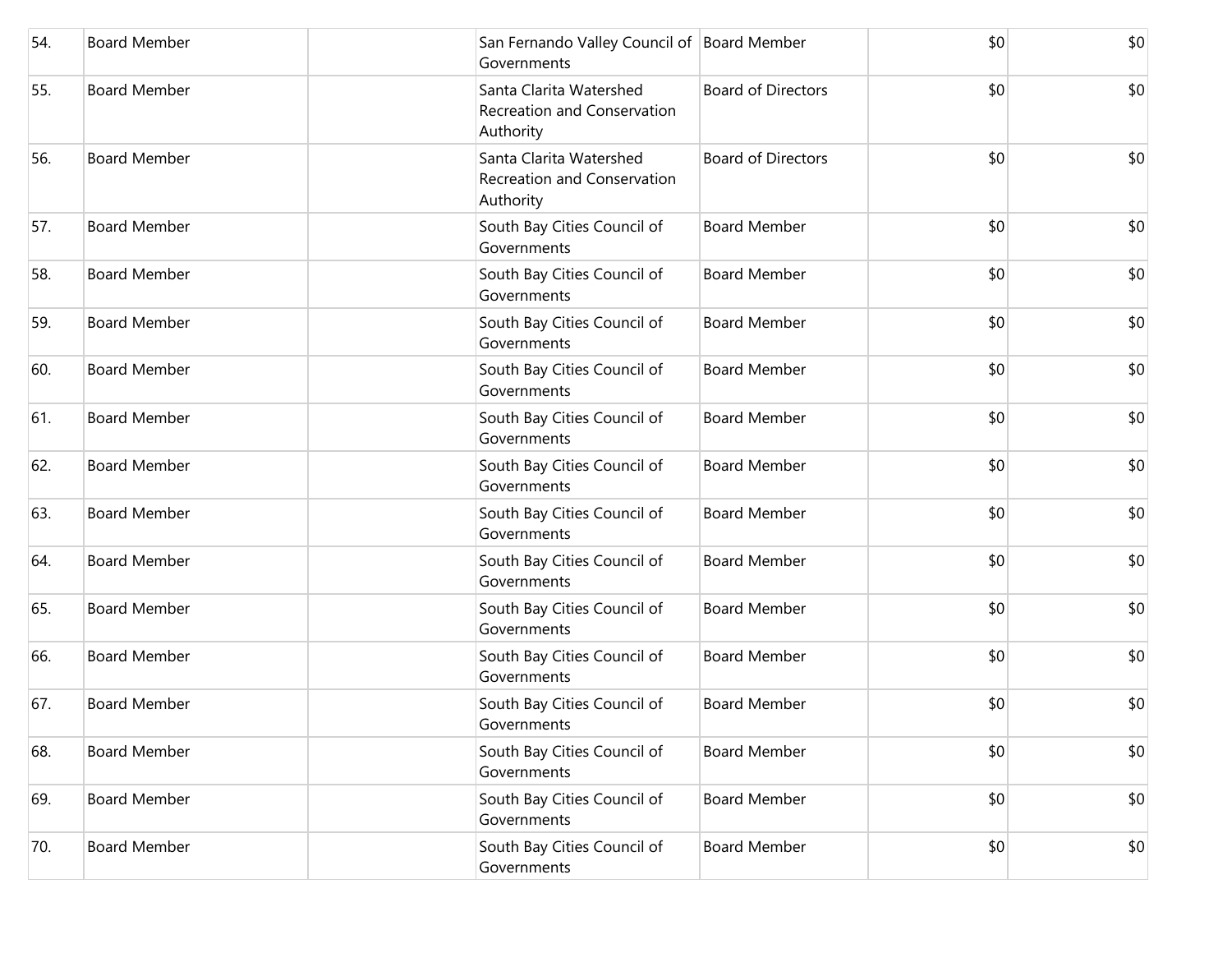| 71. | <b>Board Member</b> | South Bay Cities Council of<br>Governments                          | <b>Board Member</b>       | \$0 | \$0 |
|-----|---------------------|---------------------------------------------------------------------|---------------------------|-----|-----|
| 72. | <b>Board Member</b> | South Bay Cities Council of<br>Governments                          | <b>Board Member</b>       | \$0 | \$0 |
| 73. | <b>Board Member</b> | Spring Street Corridor Joint<br>Powers Authority                    | Governing Board           | \$0 | \$0 |
| 74. | <b>Board Member</b> | Spring Street Corridor Joint<br>Powers Authority                    | Governing Board           | \$0 | \$0 |
| 75. | <b>Board Member</b> | Spring Street Corridor Joint<br>Powers Authority                    | Governing Board           | \$0 | \$0 |
| 76. | <b>Board Member</b> | Spring Street Corridor Joint<br>Powers Authority                    | Governing Board           | \$0 | \$0 |
| 77. | <b>Board Member</b> | Spring Street Corridor Joint<br>Powers Authority                    | Governing Board           | \$0 | \$0 |
| 78. | <b>Board Member</b> | Westside Cities Council of<br>Governments                           | Governing Board           | \$0 | \$0 |
| 79. | <b>Board Member</b> | Westside Cities Council of<br>Governments                           | Governing Board           | \$0 | \$0 |
| 80. | <b>Board Member</b> | Westside Cities Council of<br>Governments                           | Governing Board           | \$0 | \$0 |
| 81. | <b>Board Member</b> | Westside Cities Council of<br>Governments                           | Governing Board           | \$0 | \$0 |
| 82. | <b>Board Member</b> | Westside Cities Council of<br>Governments                           | Governing Board           | \$0 | \$0 |
| 83. | <b>Board Member</b> | Westside Cities Council of<br>Governments                           | Governing Board           | \$0 | \$0 |
| 84. | Chair               | <b>Stockton Center Site Authority</b>                               | <b>Board Member</b>       | \$0 | \$0 |
| 85. | Chairman            | Los Angeles Grand Avenue<br>Authority                               | <b>Board Member</b>       | \$0 | \$0 |
| 86. | Chairman            | San Fernando Valley Council of Board Member<br>Governments          |                           | \$0 | \$0 |
| 87. | Chairman            | Santa Clarita Watershed<br>Recreation and Conservation<br>Authority | <b>Board of Directors</b> | \$0 | \$0 |
| 88. | Director            | California Cities for Self<br>Reliance Joint Powers Authority       | <b>Board Member</b>       | \$0 | \$0 |